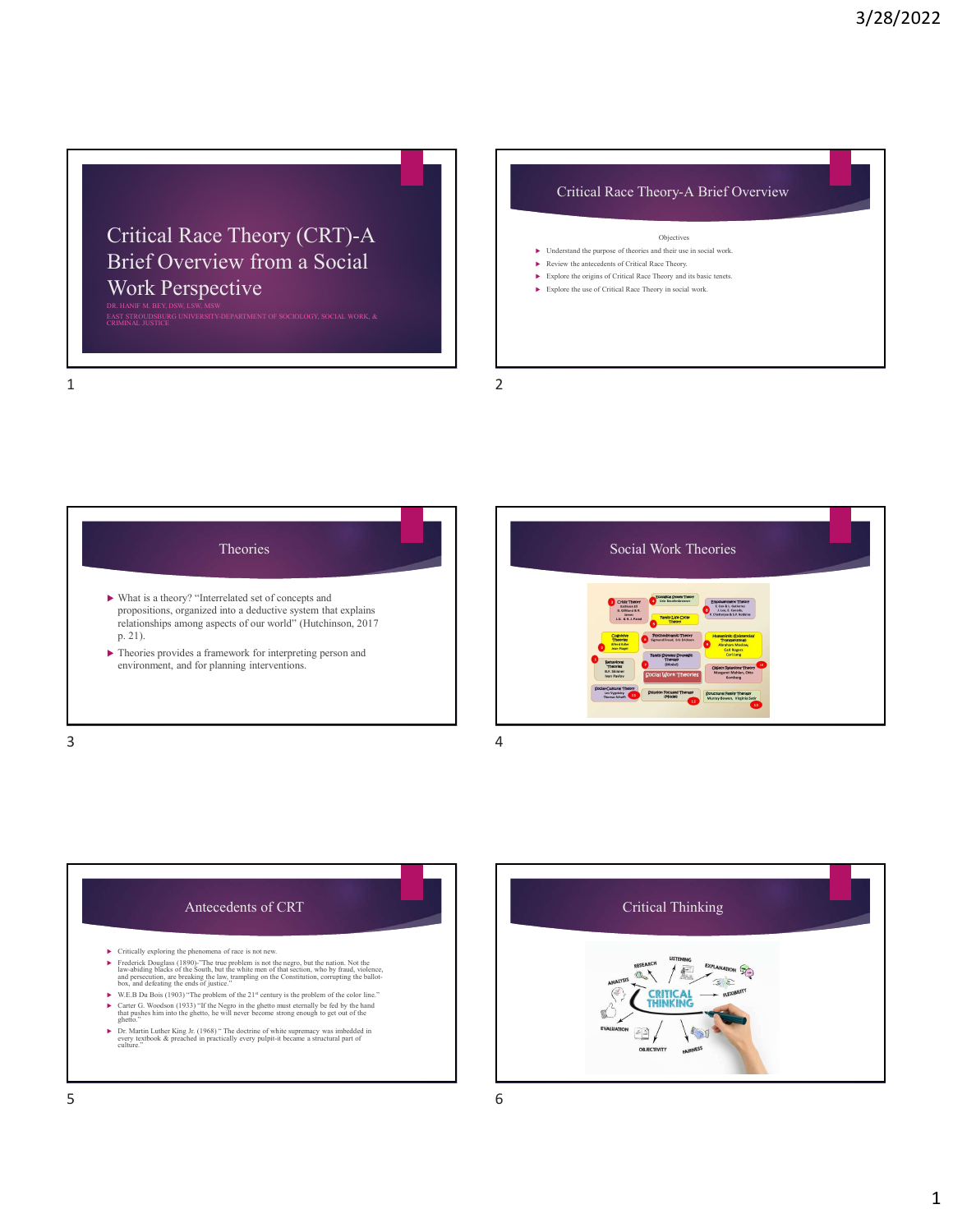## Critical Thinking

- Critical thinking involves thinking about our own thinking, careful analysis, challenging assumptions, and ask probing questions. CR<br> **Cognition-our conscious or preconscious thinking.** 
<br>
► Cognition-our conscious or pr
- 
- 
- **►** Piaget's theory of cognitive operations-schema=internalized representation of the world; ingrained; systematic. **In the maturity of the world;** ingrained; systematic. **In the systematic of the world; In the systemat**
- 
- $\blacktriangleright \quad \text{Assimilation-responding to experiences based on existing schematic.} \\ \blacktriangleright \quad \text{Accommodation-changing schema when new situations cannot be incorporated within an existing one.}$

# Beliefs-ideas that we hold to be true.<br>
Beliefs-ideas that we hold to be true.<br>
Beliefs-ideas that we hold to be true.<br>
Biord's the were interested to be true.<br>
→ Conflict and the potential for conflict underlie unequal s ► Social & direct learning.<br>■ Social direct learning.<br>■ A social direct learning and take action to increase their own power. Critical ministing involves thinking about our own thinking. cureful analysis, challenging<br>
accounting a statement of the condition of the statement of the statement of the statement of the statement of the statement of t 7 8





## Myth of Race **Example 2018** Use of Critical Race Theory in Social Work

- CRT offers a framework for examining power structures (individual & systemic) that sustain racial inequities.
- CRT provides strategies for action and change from an individual and systemic levels.
- CRT expands social workers cultural competence.  $\blacktriangleright$  Racism has real-life consequences and meaning.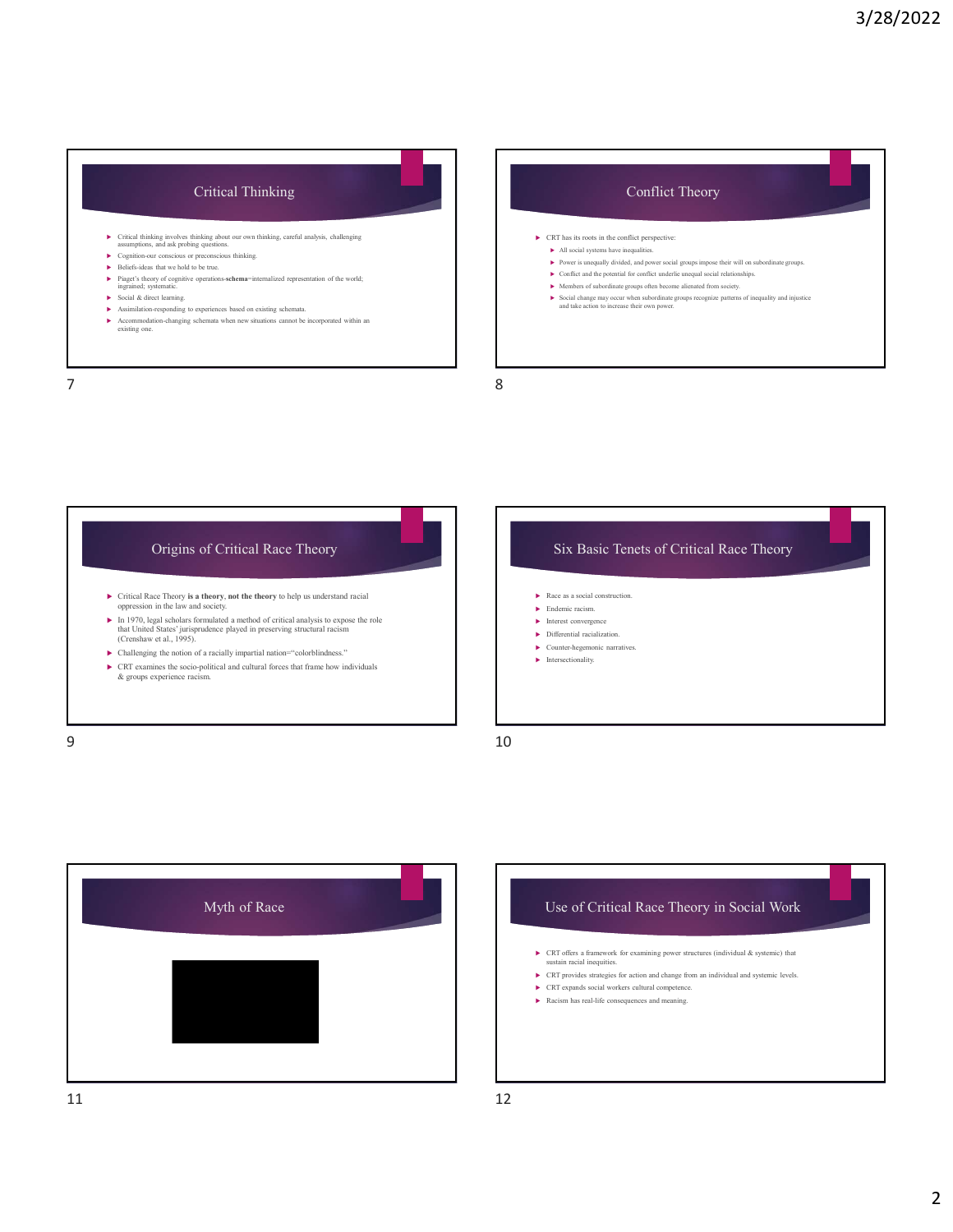